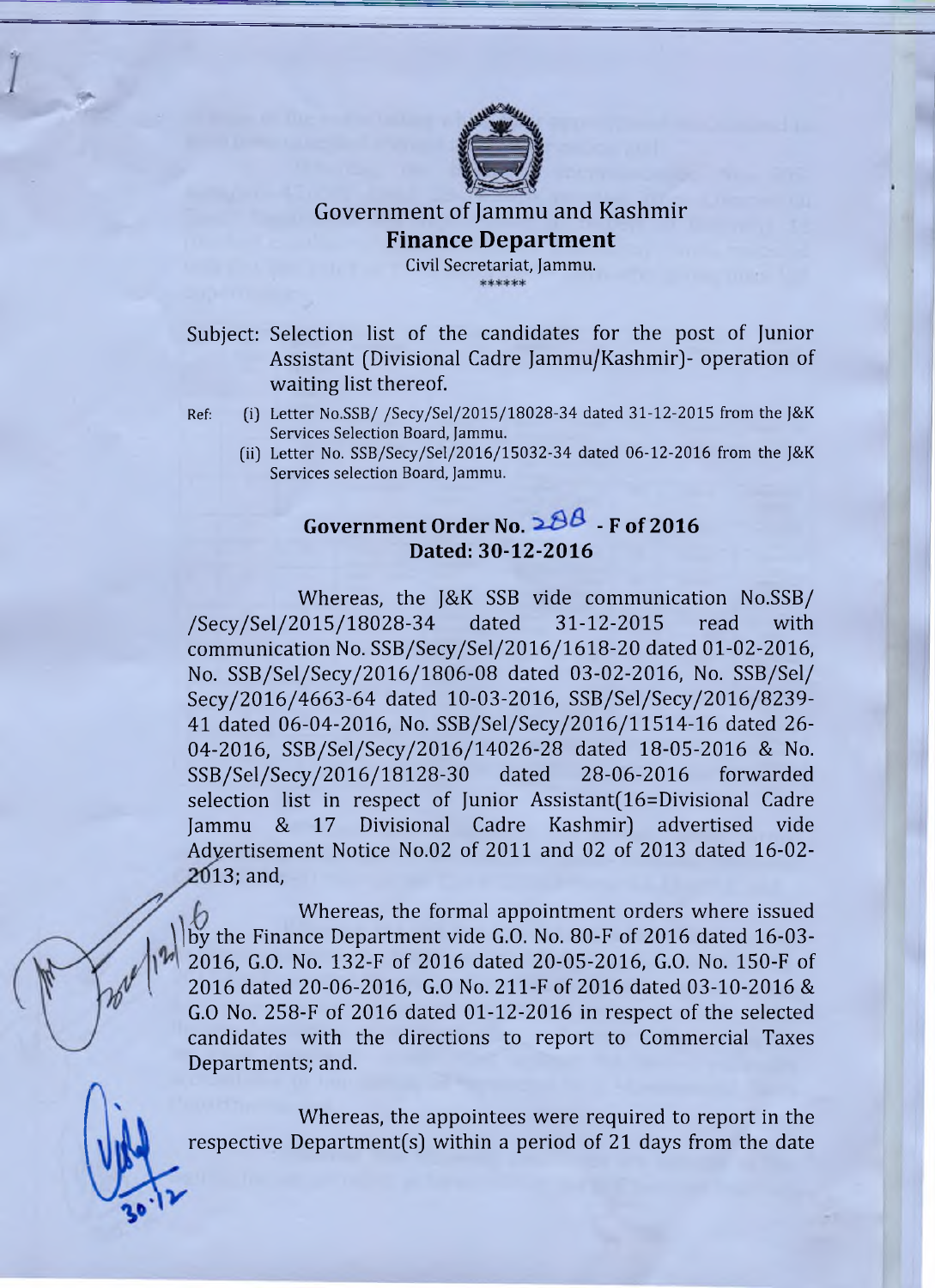of issue of the order failing which their appointment was deemed to have been cancelled without any further notice; and

Whereas, the basis of communication No. 305- Adm/241-42/CCT dated 28-04-2016 received from Commercial Taxes Department the appointment in respect of following 12 (twelve) candidates/appointees(Junior Assistants) stands cancelled vide G.O. No. 210-F of 2016 dated 03-10-2016 after giving them last opportunity:-

| S.<br>No.        | S. No. in<br>the<br><b>Select</b><br>List | S. No. in<br>the G.O<br>No. 80-F<br>of 2016<br>dated<br>$16 - 03 -$<br>2016. | Name of the<br>candidates      | Parentage                          | Permanent<br><b>Address</b>                                | <b>CAT</b> | <b>Divisional</b><br>Cadre | HoD<br>supposed<br>to report |
|------------------|-------------------------------------------|------------------------------------------------------------------------------|--------------------------------|------------------------------------|------------------------------------------------------------|------------|----------------------------|------------------------------|
| 1.               | 13                                        | 8                                                                            | Roshan Lal                     | Kuni Lal                           | Chack.<br>Pheru<br>Hiranagar, Kathua.                      | <b>OM</b>  | lammu                      | Commercial<br>Taxes          |
| 2.               | $\mathbf{1}$                              | $\mathbf{1}$                                                                 | Rakesh Menia                   | Sh Sham Lal                        | H No. 625 Ashok<br>Nagar Satwari Distt<br>lammu.           | <b>SC</b>  | lammu                      | Commercial<br>Taxes          |
| $\overline{3}$ . | $\overline{1}$                            | $\mathbf{1}$                                                                 | Sawan Singh                    | Kuldeep<br>Singh                   | Ghingrani<br>P/O<br>Tehsil<br><b>Bheela</b><br>thatri.     | <b>RBA</b> | lammu                      | Commercial<br>Taxes          |
| 4.               | $\mathbf{1}$                              | $\mathbf{1}$                                                                 | Shabir<br>Ahmad<br>Bhat        | <b>Abdul Rashid</b><br><b>Bhat</b> | Monghama<br>Pulwama.                                       | <b>OM</b>  | Kashmir                    | Commercial<br><b>Taxes</b>   |
| 5.               | $\overline{\mathbf{3}}$                   | $\overline{3}$                                                               | Showkat<br><b>Ahmad Rashi</b>  | Ghulam<br>Mohd Rashi               | Baghi Roop Singh<br>Khanyar Srinagar.                      | <b>OM</b>  | Kashmir                    | Commercial<br><b>Taxes</b>   |
| 6.               | $\overline{5}$                            | $\overline{\mathbf{5}}$                                                      | Shabir Ahmad<br>Tantry         | Mohd<br>Magbool<br>Tantry          | Hanfia<br>Colony<br>Armapora<br>Sopore<br>Sopre Baramulla. | <b>OM</b>  | Kashmir                    | Commercial<br>Taxes          |
| 7.               | $\overline{7}$                            | $\overline{7}$                                                               | Shabina<br>Khuroo              | Ghulam<br>Mohammad<br>Khuroo       | Shaeed<br>Guni<br>Srinagar.                                | <b>OM</b>  | Kashmir                    | Commercial<br><b>Taxes</b>   |
| 8.               | 8                                         | 8                                                                            | <b>Nusrat Bano</b>             | Ghulam<br>Mohammad<br>Reshi        | Baghi Roop Singh<br>Khanyar Srinagar.                      | <b>OM</b>  | Kashmir                    | Commercial<br>Taxes          |
| 9.               | 9                                         | $\mathbf{q}$                                                                 | Firdous Ahmad<br>Shah          | Mohmad<br>Ameen Shah               | Gowhar<br>Pora<br>Chadoora Budgam.                         | <b>OM</b>  | Kashmir                    | Commercial<br><b>Taxes</b>   |
| 10.              | 10                                        | 10                                                                           | Manzoor<br><b>Ahmad Rather</b> | Abdul<br>Aziz<br>Rather            | Ashmuji Kulgam.                                            | <b>OM</b>  | Kashmir                    | Commercial<br><b>Taxes</b>   |
| 11.              | $\mathbf{1}$                              | $\mathbf{1}$                                                                 | Ahmad<br>Raees<br><b>Bhat</b>  | Abdul<br>Ahad<br><b>Bhat</b>       | Berthipora Shopian                                         | <b>RBA</b> | Kashmir                    | Commercial<br><b>Taxes</b>   |
| 12.              | $\overline{1}$                            | $\overline{1}$                                                               | Masroof Ahmad<br><b>Bhat</b>   | Saif Ud Din<br><b>Bhat</b>         | Malpora Sadurkote<br>Bandipora.                            | <b>RBA</b> | Kashmir                    | Commercial<br><b>Taxes</b>   |

Whereas, this department has already issued formal appointment order against 08 candidates Junior Assistant(Divisional Cadre Kashmir) vide G.O No. 258-F of 2016 dated 03-10-2016; and

Whereas, the J&K Services Selection Board Jammu vide its communication No. SSB/Secy/Sel/2016/15032-34 dated 06-12 2016 has forwarded the waiting list of 02 candidates(1 under OM category & 1 SC category Divisional Cadre Jammu) and it is felt appropriate to Consider the two candidates, as per merit, who are figuring in the waiting list for their temporary appointment against the twelve vacancies accrued due to non joining of appointees in the Commercial Taxes Departments; and

Whereas, the following candidates are figuring in the waiting list, as per merit, as forwarded by the J&K Services Selection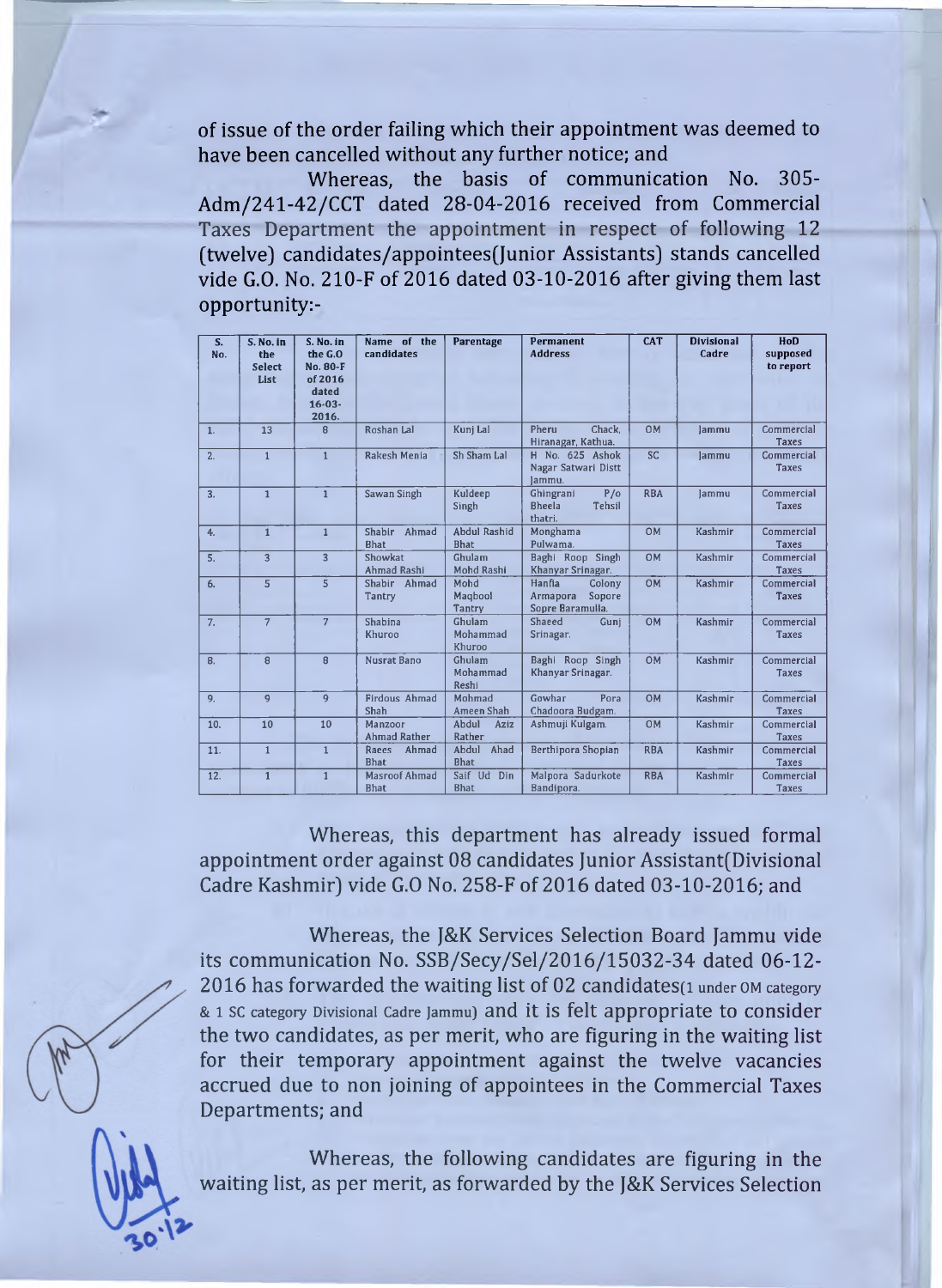Board Jammu vide its communication No. SSB/Secy/Sel/2016/15032-34 dated 06-12-2016:-

| S.<br>No. | Int.<br>S.<br>No. | Name of the<br>candidate | Parentage      | <b>Residence</b>                                                                     | Cat | <b>Division</b> |
|-----------|-------------------|--------------------------|----------------|--------------------------------------------------------------------------------------|-----|-----------------|
| 1.        | 01                | Ravi Kumar               | Rachhpal Chand | Birpur Tehsil Samba Birpur.                                                          | OM  | Jammu           |
| 2.        | 02                | Suman Lata               | Hans Raj       | Village Chak Shian Post Office<br>Tehsil<br>R.S.Pura<br>Langotian<br>District Jammu. | SC. | Jammu           |

Now therefore, sanction is hereby accorded to the temporary appointment of following 02 waiting list candidates as Junior Assistant(Divisional Cadre Jammu] in the Pay Band of Rs. 5200-20200 with Grade Pay of Rs.1900/- in the Jammu and Kashmir Excise and Commercial Taxes (Subordinate) Service with immediate effect:-

| S.<br>No. | Int.<br>S.<br>No. | Name of the<br>candidate | Parentage      | Residence                                                                                            | Cat       | <b>Division</b> | <b>HoD</b> supposed<br>to report |
|-----------|-------------------|--------------------------|----------------|------------------------------------------------------------------------------------------------------|-----------|-----------------|----------------------------------|
| 1.        | 01                | Ravi Kumar               | Rachhpal Chand | Tehsil<br>Birpur<br>Samba Birpur.                                                                    | <b>OM</b> | Jammu           | Commercial<br>Taxes              |
| 2.        | 02                | Suman Lata               | Hans Raj       | Village Chak Shian<br>Office<br>Post<br>Tehsil<br>Langotian<br>R.S.Pura<br><b>District</b><br>Jammu. | <b>SC</b> | Jammu           | Commercial<br><b>Taxes</b>       |

The temporary appointment of the above two waiting list candidates as Junior Assisntant(Divisional Cadre Jammu) shall be subject to fulfillment of the following conditions:-

- A) The appointee(s) shall report to the Commercial Taxes Department within a period of 21 days from the date of issue of the order.
- $B)$ In case of failure of any appointee(s) to join within the stipulated period, his/her appointment shall be deemed to have been cancelled without any further notice.
- The appointee(s) shall be allowed to join only on C) production of the following certificates in original:-
	- 1. Academic/Technical Qualification Certificates.
	- 2. Matriculation/Date of Birth Certificate.
	- 3. Health Certificate issued by Chief Medical Officer.
	- 4. Permanent Resident Certificate issued by the Competent Authority.
	- 5. Certificates from the District Industries Centre(DIC) and District Employment & Counseling Centre to the effect that no loan under the self employment scheme has been taken by the appointee.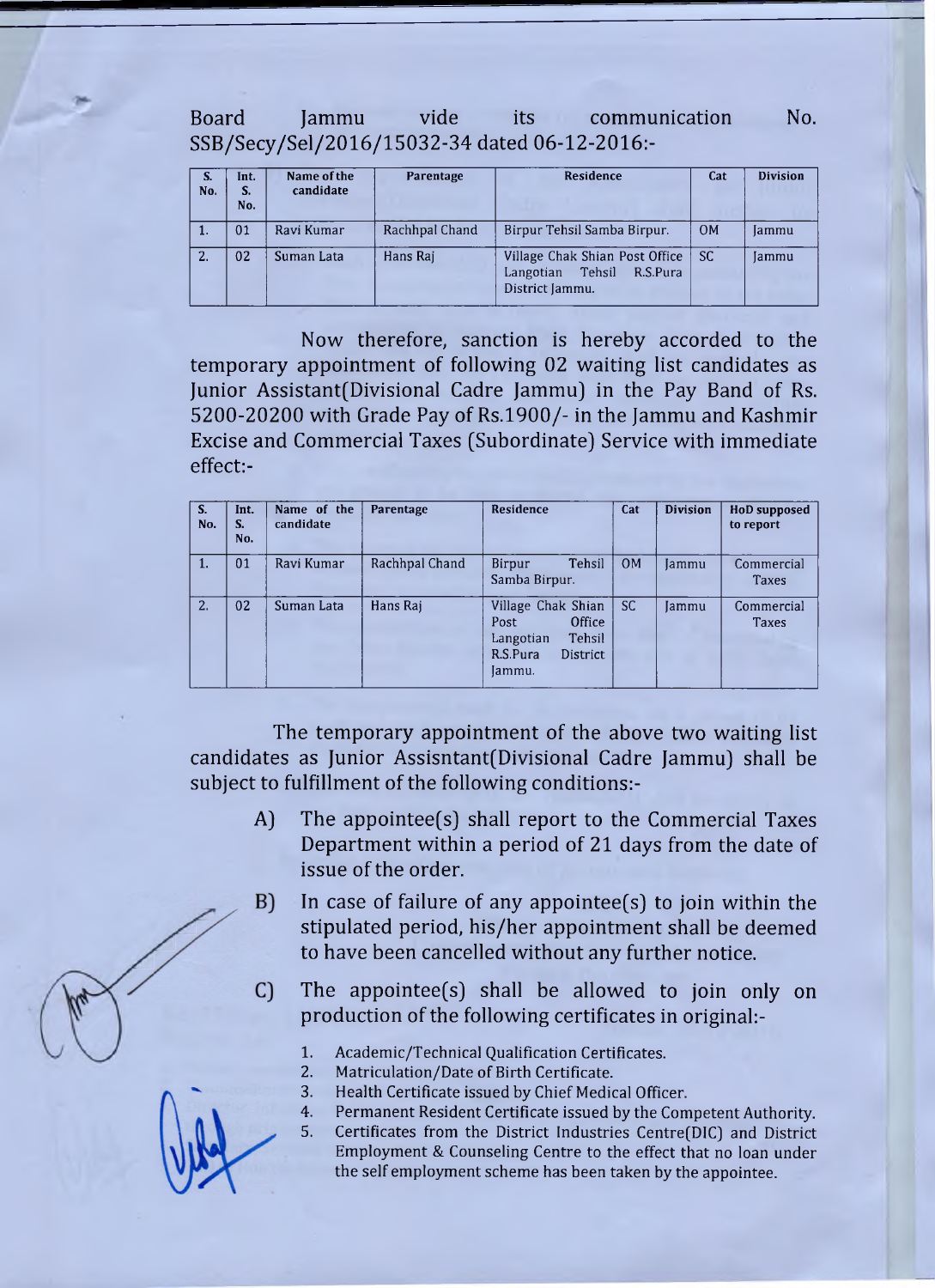- 6. Relevant category certificates (in case of candidates belonging to reserved categories).
- D) The appointment of the candidates as Junior Assistant(Divisional Cadre Jammu] shall further be subject to the following conditions:
	- i. Each appointee shall give an undertaking duly attested by the First Class Magistrate in the shape of an affidavit to the effect that in case adverse report about his/her character and antecedents is received from Inspector General of Police, (CID), J&K to whom a reference shall be made by the concerned HoD, the candidate shall have no right to claim his/her appointment as Junior Assistant and his/her appointment as such shall be deemed to have been cancelled ab-initio.
	- $ii.$  If on verification, the certificate(s) produced by the appointees are proved to be fake or forged, the appointment shall be cancelled ab-initio.
	- iii. The salary of the appointees shall not be drawn and disbursed to them unless the satisfactory reports in respect of (i) and [ii] above are received in their favour.
	- iv. The appointment of the said candidates shall be governed by the "New Pension Scheme" as per SRO 400 of 2009 dated 24.12-2009.
	- v. The appointee(s) shall be on probation for a period of 02 years and shall undergo and qualify the Secretariat Assistants Examination Course(Foundation Course).
	- vi. The inter-se-seniority of the appointee(s) shall be strictly as per their merit in the select list.

By order of the Government of Jammu and Kashmir.

## **Sd/-**

**(Navin K. Choudhary), IAS** Commissioner/Secretary to Government Finance Department

No:-ET/Estt/12/2016 Dated: 30-12-2016 Copy to the:-

- 1. Excise Commissioner, J&K, Jammu.
- 2. Commissioner Commercial Taxes, J&K, Jammu.
- 3. Director, Information, J&K, Jammu/Srinagar. He is requested to give wide publicity through print/electronic media.
- 4. Secretary, Services Selection Board, J&K, Jammu.
- 5. OSD to Hon'ble Minister for Finance.